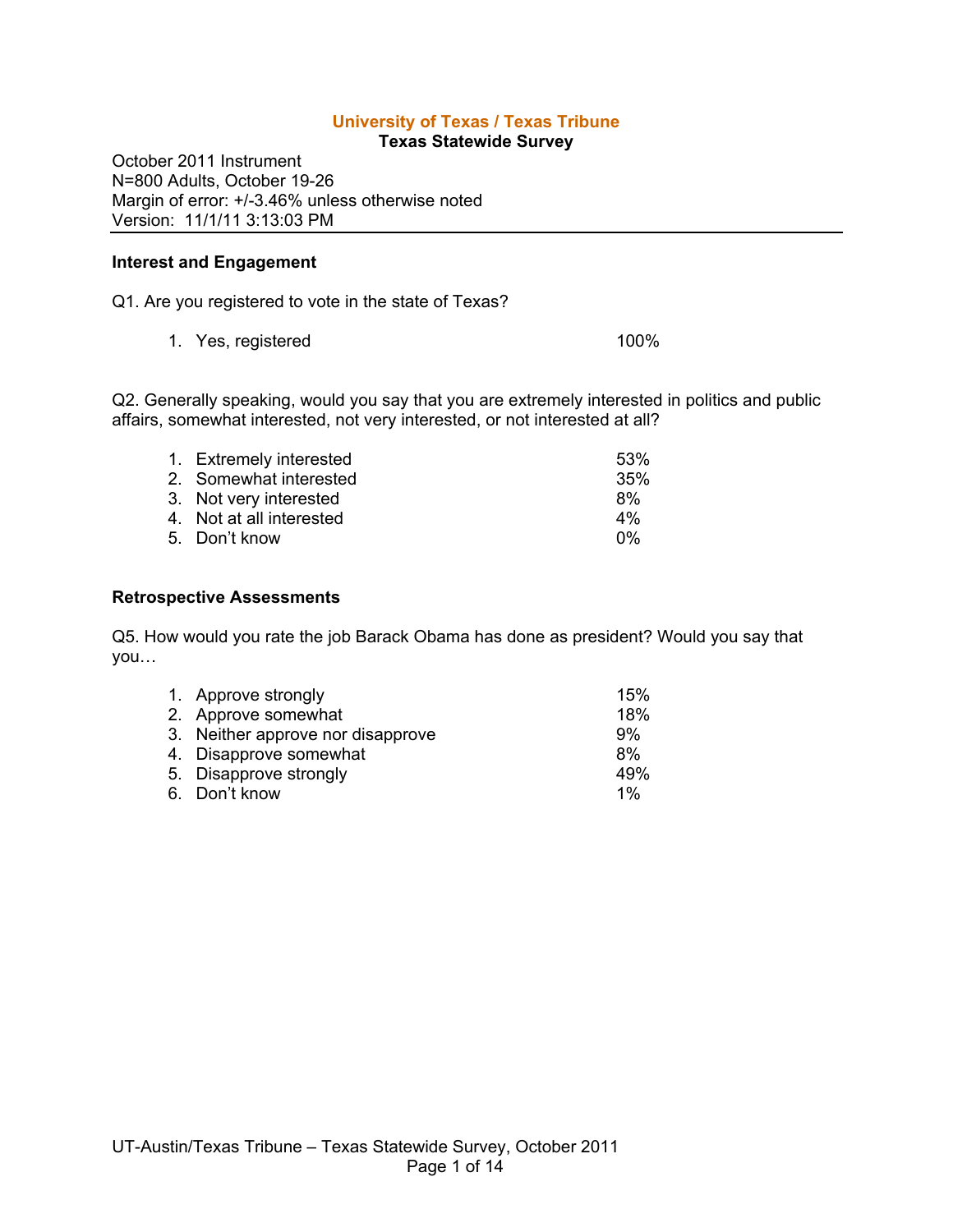Q6. How would you rate the job Barack Obama has done handling the economy? Would you say that you…

| 1. Approve strongly    | 11%                                                      |
|------------------------|----------------------------------------------------------|
|                        | 17%                                                      |
|                        | 10%                                                      |
| 4. Disapprove somewhat | 8%                                                       |
| 5. Disapprove strongly | 53%                                                      |
| 6. Don't know          | $1\%$                                                    |
|                        | 2. Approve somewhat<br>3. Neither approve nor disapprove |

Q7. Overall, how do you rate the job the U.S. Congress is doing?

| 1. Approve strongly               | 2%  |
|-----------------------------------|-----|
| 2. Approve somewhat               | 9%  |
| 3. Neither approve nor disapprove | 10% |
| 4. Disapprove somewhat            | 26% |
| 5. Disapprove strongly            | 51% |
| 6. Don't know                     | 2%  |
|                                   |     |

# **[RANDOMIZE ORDER OF Q8-Q10]**

Q8. How would you rate the job Rick Perry has done as governor? Would you say that you…

| 1. Approve strongly               | 14% |
|-----------------------------------|-----|
| 2. Approve somewhat               | 25% |
| 3. Neither approve nor disapprove | 14% |
| 4. Disapprove somewhat            | 13% |
| 5. Disapprove strongly            | 31% |
| 6. Don't know                     | 2%  |

Q9. How would you rate the job Rick Perry has done handling the Texas economy? Would you say that you…

| 1. Approve strongly               | 19%        |
|-----------------------------------|------------|
| 2. Approve somewhat               | <b>23%</b> |
| 3. Neither approve nor disapprove | 16%        |
| 4. Disapprove somewhat            | 12%        |
| 5. Disapprove strongly            | 29%        |
| 6. Don't know                     | 2%         |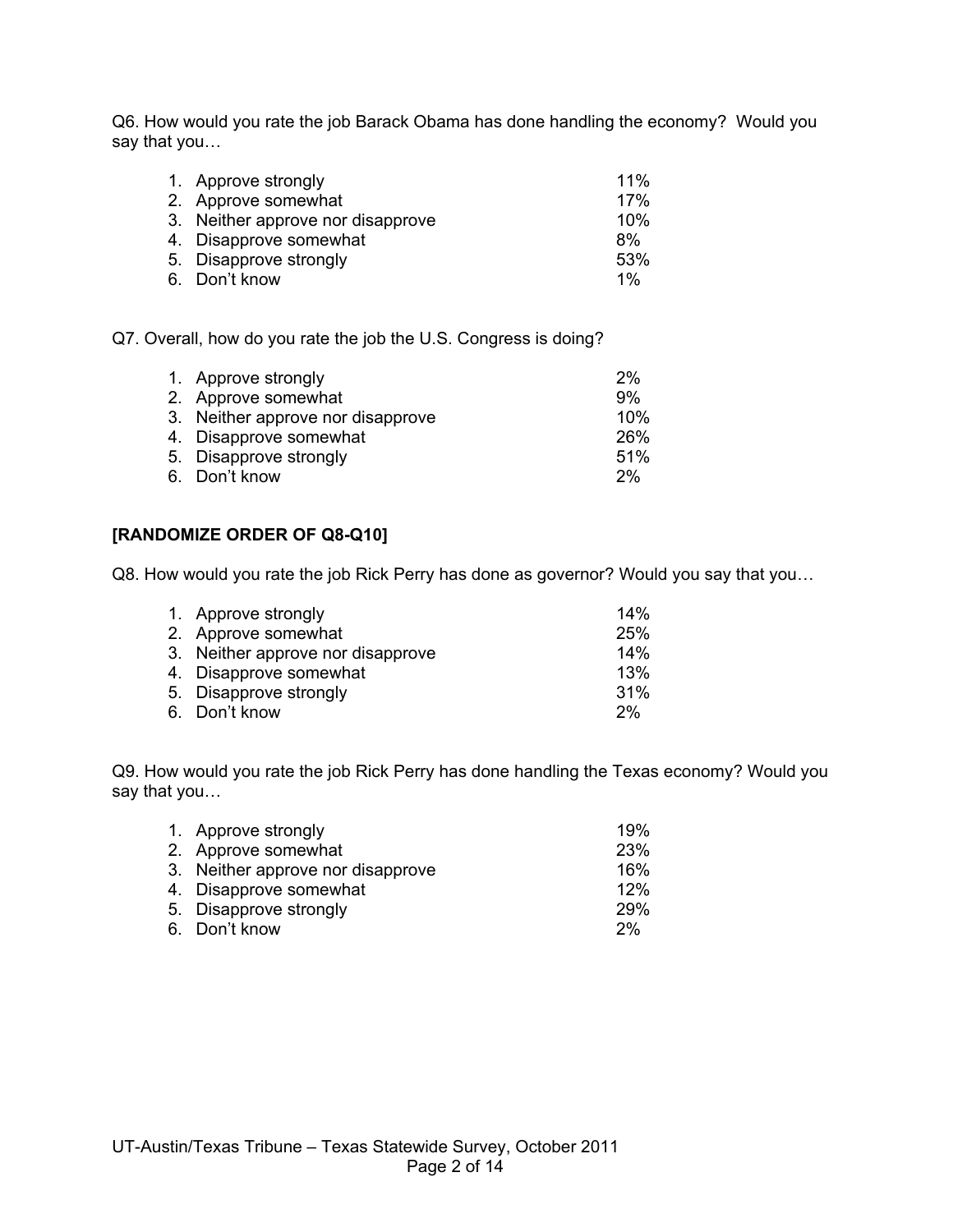Q10. Where would you put Rick Perry on this scale?

| 1. Extremely liberal            | 1%  |
|---------------------------------|-----|
| 2. Somewhat liberal             | 2%  |
| 3. Slightly liberal             | 4%  |
| 4. Moderate, middle of the road | 10% |
| 5. Slightly conservative        | 10% |
| 6. Somewhat conservative        | 33% |
| 7. Extremely conservative       | 30% |
| 8. Don't Know                   | 10% |
|                                 |     |

Q11. Thinking about the country, do you think that things are headed in the right direction, or do you think that things are headed off on the wrong track?

| 1. Right direction | 14%        |
|--------------------|------------|
| 2. Wrong track     | 75%        |
| 3. Don't know      | <b>11%</b> |

Q16. Thinking ahead to the 2012 elections, do you think you will vote in the **[RANDOMIZE PARTY NAMES]** Republican Primary, the Democratic Primary, or do you usually not vote in primary elections?

| 1. Republican Primary              | 50% |
|------------------------------------|-----|
| 2. Democratic Primary              | 30% |
| 3. Don't usually vote in primaries | 21% |

Q17. **[Ask if Q16=1]** If the 2012 Republican primary election for President were held today, which of the following candidates would you vote for, or haven't you thought about it enough to have an opinion? **[Randomize 1-9] (n=395; MoE=+/- 4.93)**

| 1. Mitt Romney                   | 9%    |
|----------------------------------|-------|
| 2. Ron Paul                      | 12%   |
| 3. Gary Johnson                  | 1%    |
| 4. Michele Bachmann              | 2%    |
| 5. Newt Gingrich                 | 8%    |
| 6. Herman Cain                   | 27%   |
| 7. Rick Perry                    | 26%   |
| 8. Rick Santorum                 | 1%    |
| 9. Jon Huntsman                  | $1\%$ |
| 10. Another Republican candidate | 1%    |
| 11. Don't know                   | 11%   |
|                                  |       |

Q18. **[Ask if Q16=1]** If the 2012 Republican primary election for U.S. Senator were held today, which of the following possible candidates would you vote for, or haven't you thought about it enough to have an opinion? **[Randomize 1-6] (n=395; MoE= +/-4.93%)**

1. David Dewhurst 22%

UT-Austin/Texas Tribune – Texas Statewide Survey, October 2011 Page 3 of 14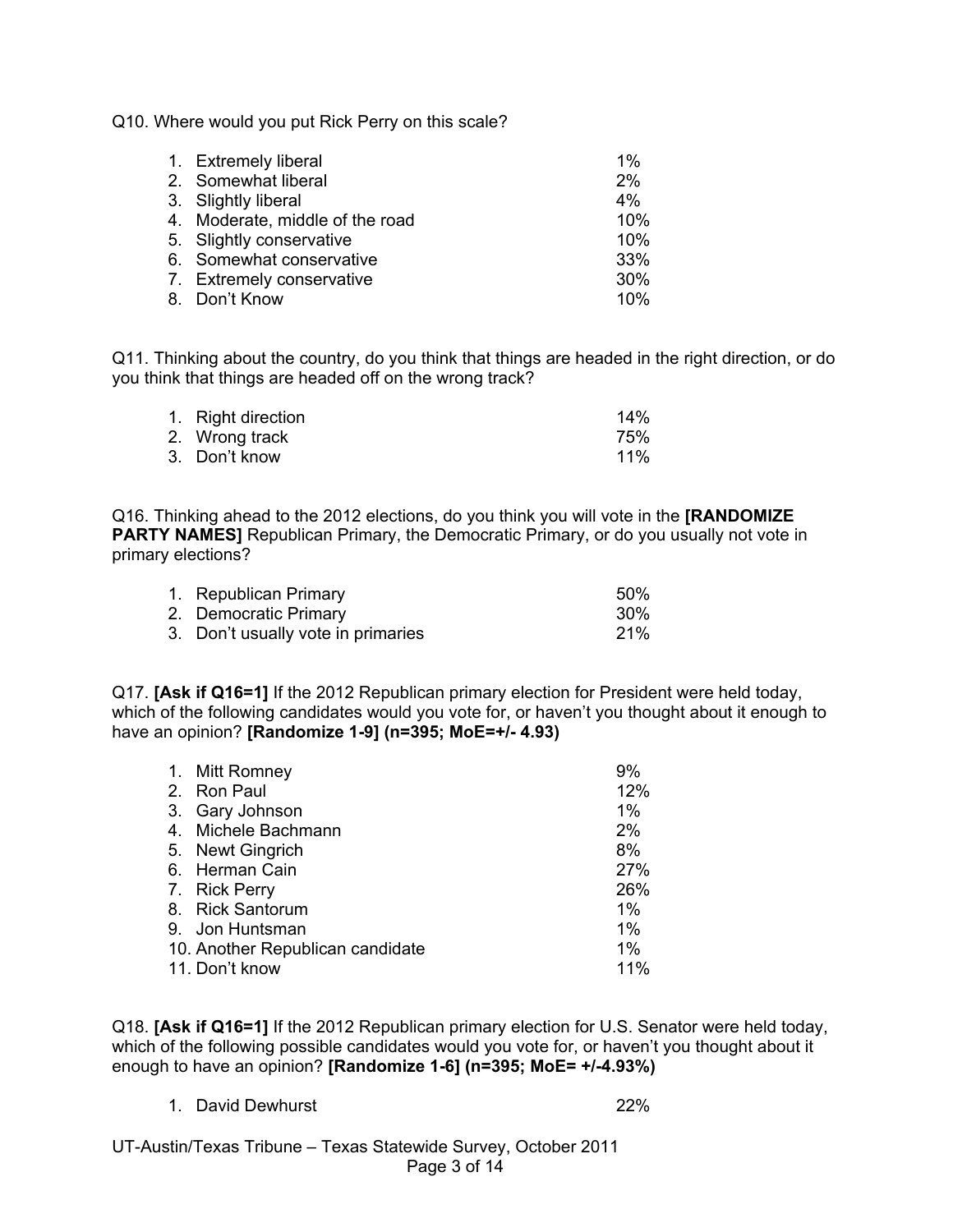| 2. Elizabeth Ames Jones         | 2%    |
|---------------------------------|-------|
| 3. Ted Cruz                     | 10%   |
| 4. Tom Leppert                  | 5%    |
| 5. Michael McCaul               | 5%    |
| 6. Glenn Addison                | $0\%$ |
| 7. Another Republican candidate | 7%    |
| 8. Don't Know                   | 50%   |

Q19. **[Ask if Q16=1]** If the 2014 Republican primary election for lieutenant governor were held today, which of the following possible candidates would you vote for, or haven't you thought about it enough to have an opinion? **[Randomize 1-5] (n=397; MoE= +/-4.92%)**

| 1. Susan Combs                  | 14%   |
|---------------------------------|-------|
| 2. Todd Staples                 | 2%    |
| 3. Jerry Patterson              | 5%    |
| 4. Dan Branch                   | $1\%$ |
| 5. Dan Patrick                  | 9%    |
| 6. Another Republican candidate | 5%    |
| 7. Don't know                   | 64%   |

Q20. **[Ask if Q16=2]** If the 2012 Democratic primary election for U.S. Senator were held today, which of the following possible candidates would you vote for, or haven't you thought about it enough to have an opinion? **[Randomize 1-3] (n=235; MoE= +/-6.39%)**

| 1. Chris Bell                   | 15%    |
|---------------------------------|--------|
| 2. Chet Edwards                 | 9%     |
| 3. Ricardo Sanchez              | $11\%$ |
| 4. Another Democratic candidate | 10%    |
| 5. Don't know                   | .55%   |

## **[Randomize Q21, Q22, Q23, Q24]**

Q21. If the 2012 general election for U.S. president were held today and Rick Perry was the Republican nominee, would you vote for **[randomize]** Barack Obama, Rick Perry, someone else, or haven't you thought enough about it to have an opinion? **[Randomize 1-2]**

| 1. Rick Perry                                         | 45% |
|-------------------------------------------------------|-----|
| 2. Barack Obama                                       | 37% |
| 3. Someone else                                       | 10% |
| 4. Haven't thought about it enough to have an opinion | 8%  |

(By political Interest)

|                   | Extremely | Somewhat | Not Very   | Not at all |
|-------------------|-----------|----------|------------|------------|
| 1. Rick Perry     | 54%       | 40%      | 17%        | 14%        |
| 2. Barack Obama   | 35%       | 44%      | <b>25%</b> | 34%        |
| 3. Someone else   | 9%        | 12%      | 17%        | 3%         |
| 4. Haven't though | 2%        | 5%       | 41%        | 48%        |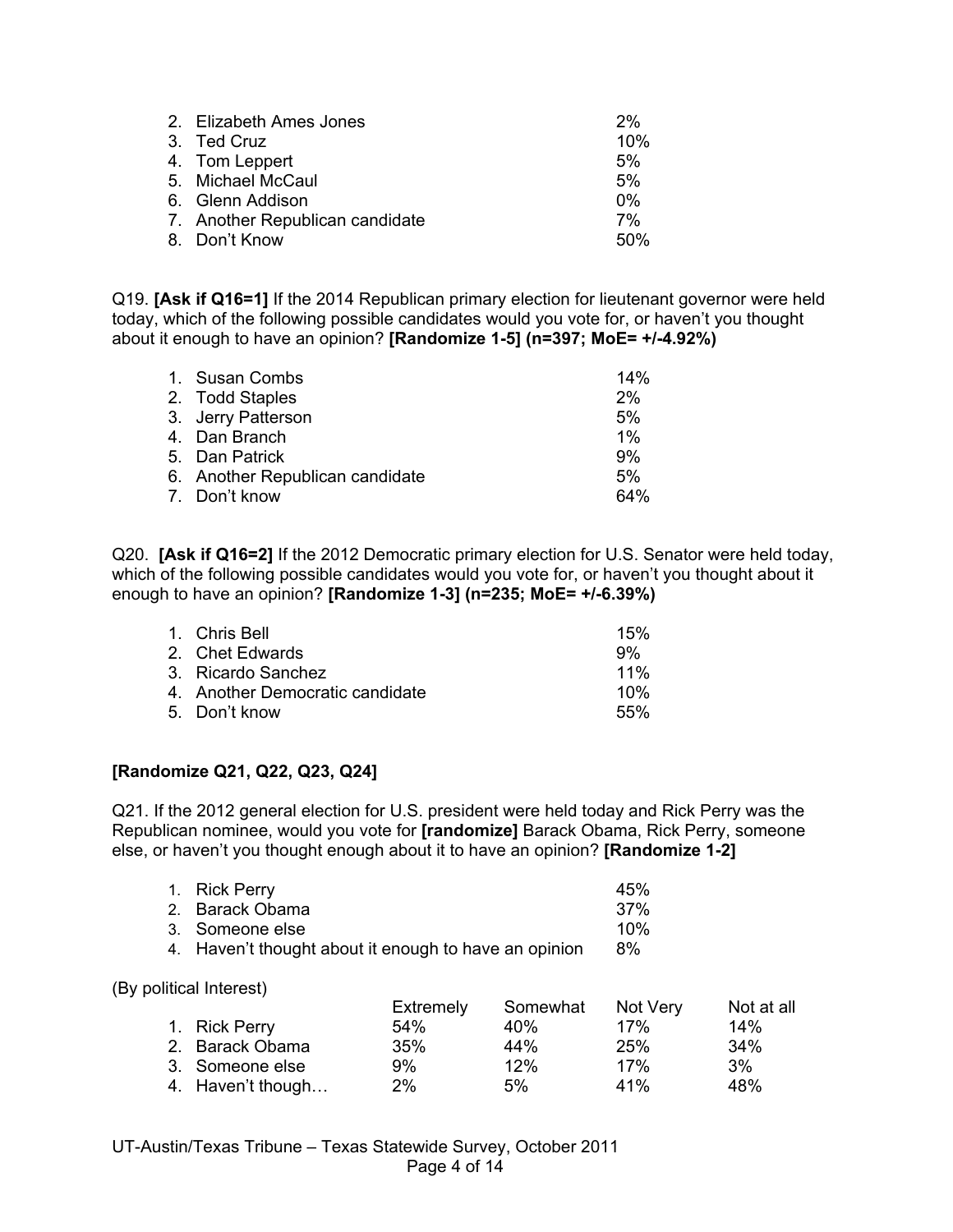Q22. If the 2012 general election for U.S. president were held today and Mitt Romney was the Republican nominee, would you vote for **[randomize]** Barack Obama, Mitt Romney, someone else, or haven't you thought enough about it to have an opinion? **[Randomize 1-2]**

| 1. Mitt Romney                                        | 36% |
|-------------------------------------------------------|-----|
| 2. Barack Obama                                       | 34% |
| 3. Someone else                                       | 19% |
| 4. Haven't thought about it enough to have an opinion | 11% |

(By political Interest)

|                    | Extremely | Somewhat | Not Very   | Not at all |
|--------------------|-----------|----------|------------|------------|
| 1. Mitt Romney     | 45%       | 29%      | 9%         | <b>20%</b> |
| 2. Barack Obama    | 33%       | 40%      | <b>20%</b> | 30%        |
| 3. Someone else    | 19%       | 19%      | 23%        | 3%         |
| 4. Haven't thought | 3%        | 12%      | 47%        | 47%        |

Q23. If the 2012 general election for U.S. president were held today and Ron Paul was the Republican nominee, would you vote for **[randomize]** Barack Obama, Ron Paul, someone else, or haven't you thought enough about it to have an opinion? **[Randomize 1-2]**

| 1. Ron Paul                                           | 38% |
|-------------------------------------------------------|-----|
| 2. Barack Obama                                       | 33% |
| 3. Someone else                                       | 17% |
| 4. Haven't thought about it enough to have an opinion | 13% |

(By political Interest)

|                    | Extremely | Somewhat | Not Very | Not at all |
|--------------------|-----------|----------|----------|------------|
| 1. Ron Paul        | 48%       | $.31\%$  | 17%      | 7%         |
| 2. Barack Obama    | 33%       | $.37\%$  | 22%      | 27%        |
| 3. Someone else    | 18%       | 18%      | 15%      | 7%         |
| 4. Haven't thought | $2\%$     | 14%      | 46%      | 60%        |

Q24. If the 2012 general election for U.S. president were held today and Herman Cain was the Republican nominee, would you vote for **[randomize]** Barack Obama, Herman Cain, someone else, or haven't you thought enough about it to have an opinion? **[Randomize 1-2]**

| 1. Herman Cain                                        | 40% |
|-------------------------------------------------------|-----|
| 2. Barack Obama                                       | 35% |
| 3. Someone else                                       | 13% |
| 4. Haven't thought about it enough to have an opinion | 12% |

(By political Interest)

|                    | Extremely | Somewhat | Not Very | Not at all |
|--------------------|-----------|----------|----------|------------|
| 1. Herman Cain     | 53%       | .30%     | 14%      | 14%        |
| 2. Barack Obama    | 34%       | 40%      | 19%      | 29%        |
| 3. Someone else    | 9%        | 17%      | 16%      | 10%        |
| 4. Haven't thought | 3%        | 13%      | 52%      | 46%        |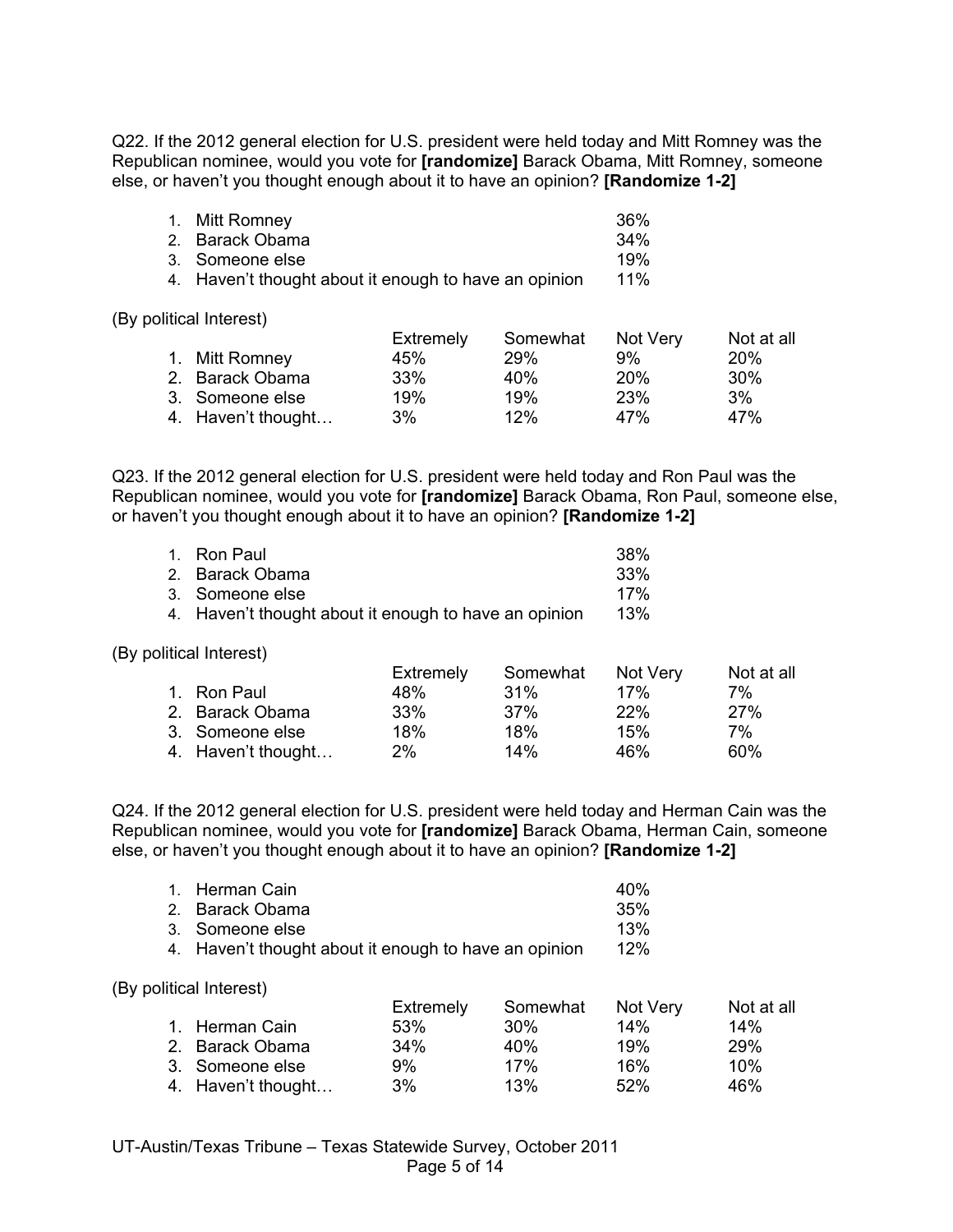Q25. If the 2012 general election for U.S. Senator from Texas were held today, would you vote for the **[randomize]** Republican candidate, the Democratic candidate, someone else, or haven't you thought enough about it to have an opinion? **[Randomize 1-2]**

| 1. Republican candidate                               | 47%             |
|-------------------------------------------------------|-----------------|
| 2. Democratic candidate                               | 30 <sup>%</sup> |
| 3. Someone else                                       | $4\%$           |
| 4. Haven't thought about it enough to have an opinion | 18%             |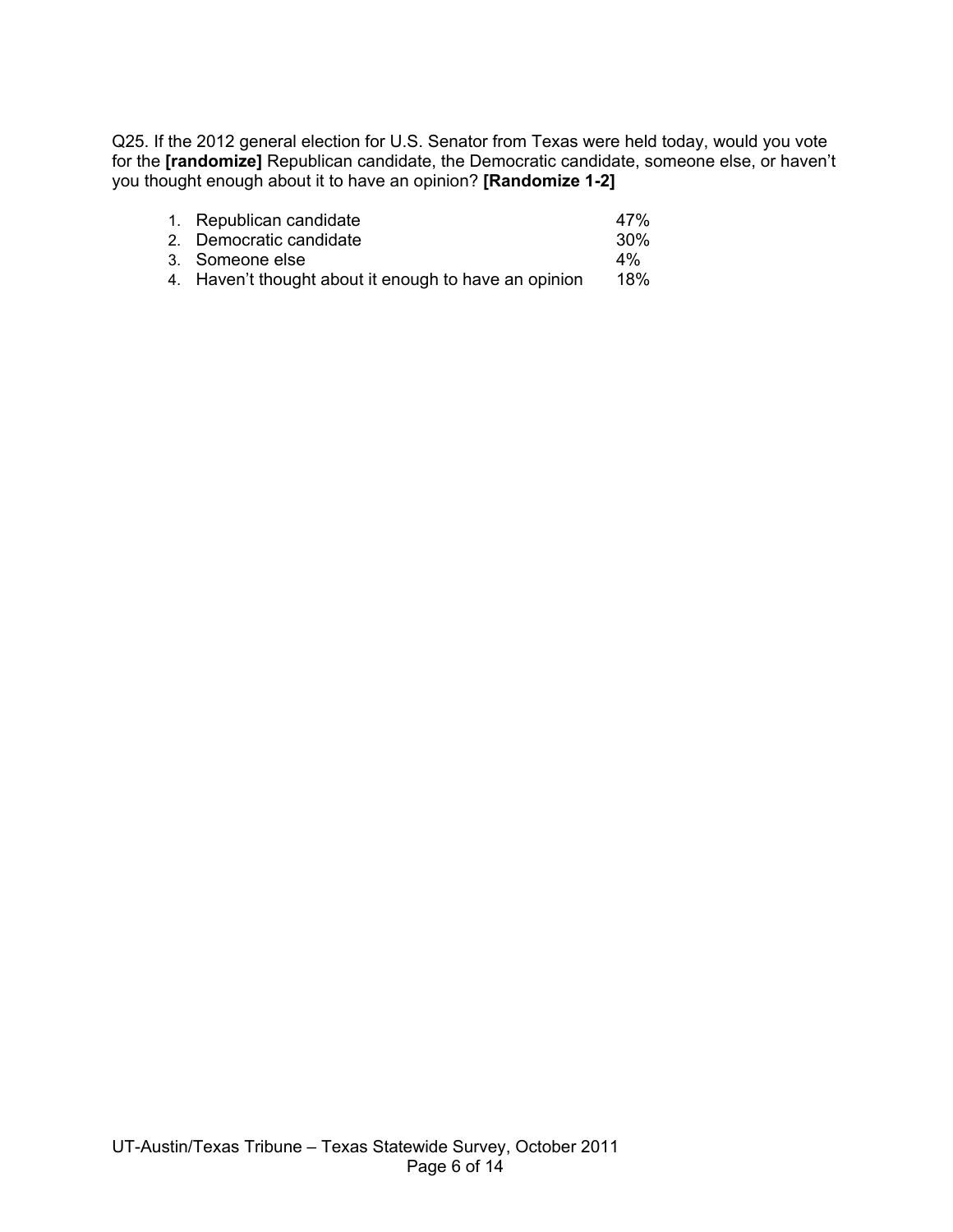## **Political Traits**

Q31. Here are several descriptive words or phrases. Using a 0-10 scale, where 0 means "not at all well" and 10 means "extremely well," please tell us how well each item describes Governor Rick Perry. **[Randomly select 5 items from Q31a-Q31j] [Include "don't know" option for every scale.]**

a. Honest (n=387):

mean=5.05; sd=3.24; don't know=6%

b. Career politician (n=385):

mean=7.11; sd=3.06; don't know=5%

c. Conservative (n=421):

mean=7.40; sd=2.47; don't know=9%

d. Corrupt (n=409):

mean=4.58; sd=2.90; don't know=9%

e. Strong leader (n=406):

mean=5.89; sd=3.12; don't know=5%

f. Competent (n=405):

mean=5.60; sd=3.23; don't know=4%

g. Outsider (n=372):

mean=3.86; sd=2.74; don't know=10%

h. Self-serving (n=380):

mean=5.64; sd=2.96; don't know=7%

i. Straight talker (n=406):

mean=5.36; sd=3.23; don't know=6%

j. A real Texan (n=394):

mean=6.32; sd=3.05; don't know=7%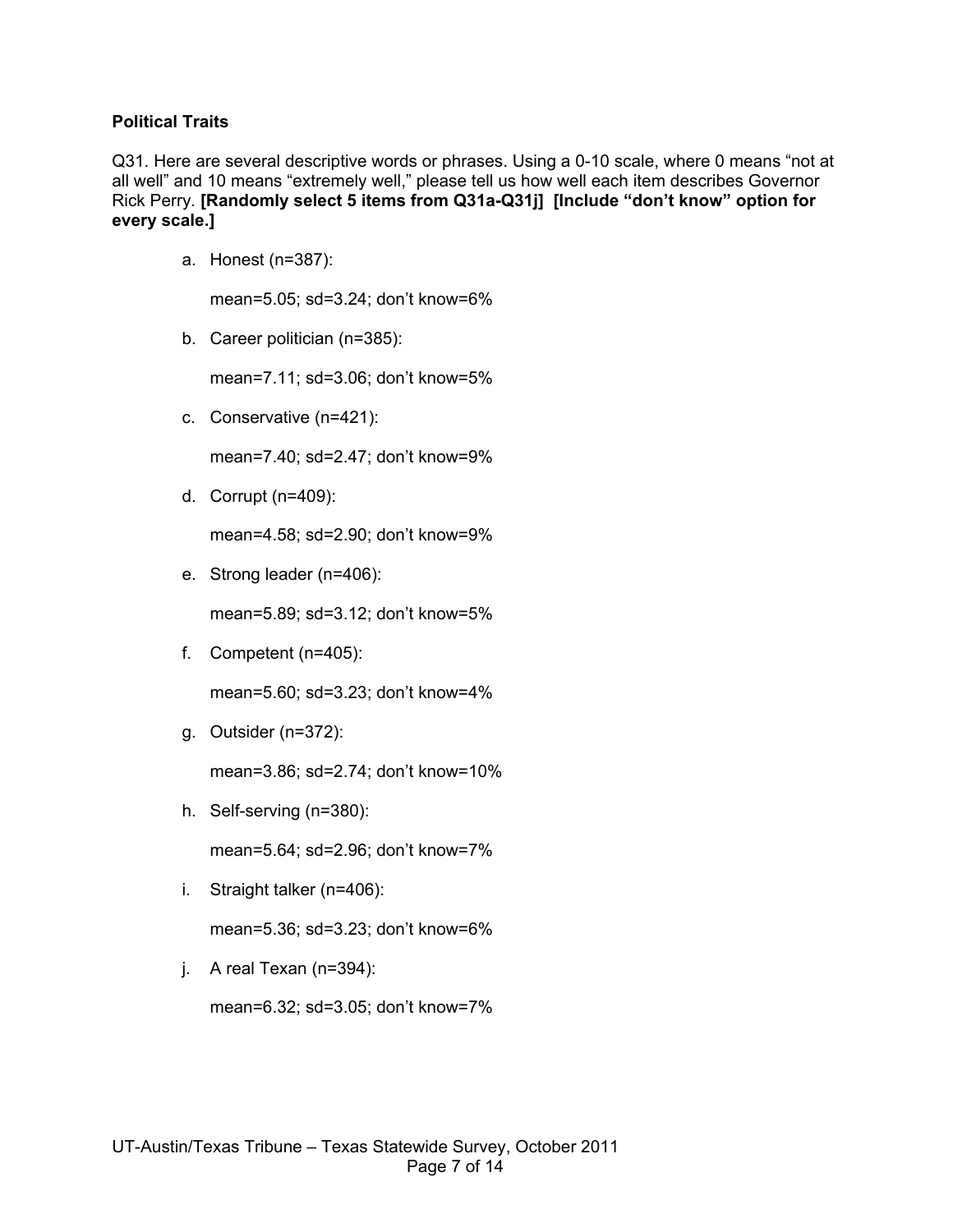Q32. Regardless of how you view Rick Perry, do you think his candidacy has helped, hurt, or had no effect on Texas's image among voters outside of the state.

| 1. Helped Texas's image           | 19%    |
|-----------------------------------|--------|
| 2. Hurt Texas's image             | 37%    |
| 3. Had no effect on Texas's image | $34\%$ |
| 4. Don't know                     | $11\%$ |
|                                   |        |

## **Policy Questions**

*[Note: For Q36, the sample was randomly split and the question was asked in two different ways to each sub-sample. One sub-sample received the wording as presented below, while for the other, the orders of the arguments and response options were reversed. Results shows here are for the entire (combined) sample]* 

Q36. Some say that Rick Perry's leadership in promoting policies such as low taxes, lenient regulation, and small government, is the main reason the Texas economy has fared better than the national economy.

Others say that long-existing economic policies such as a constitutional requirement for a balanced budget, no income tax, and a lenient regulatory environment, in addition to Texas' natural resources, have been the main reasons the Texas economy has fared better than the national economy.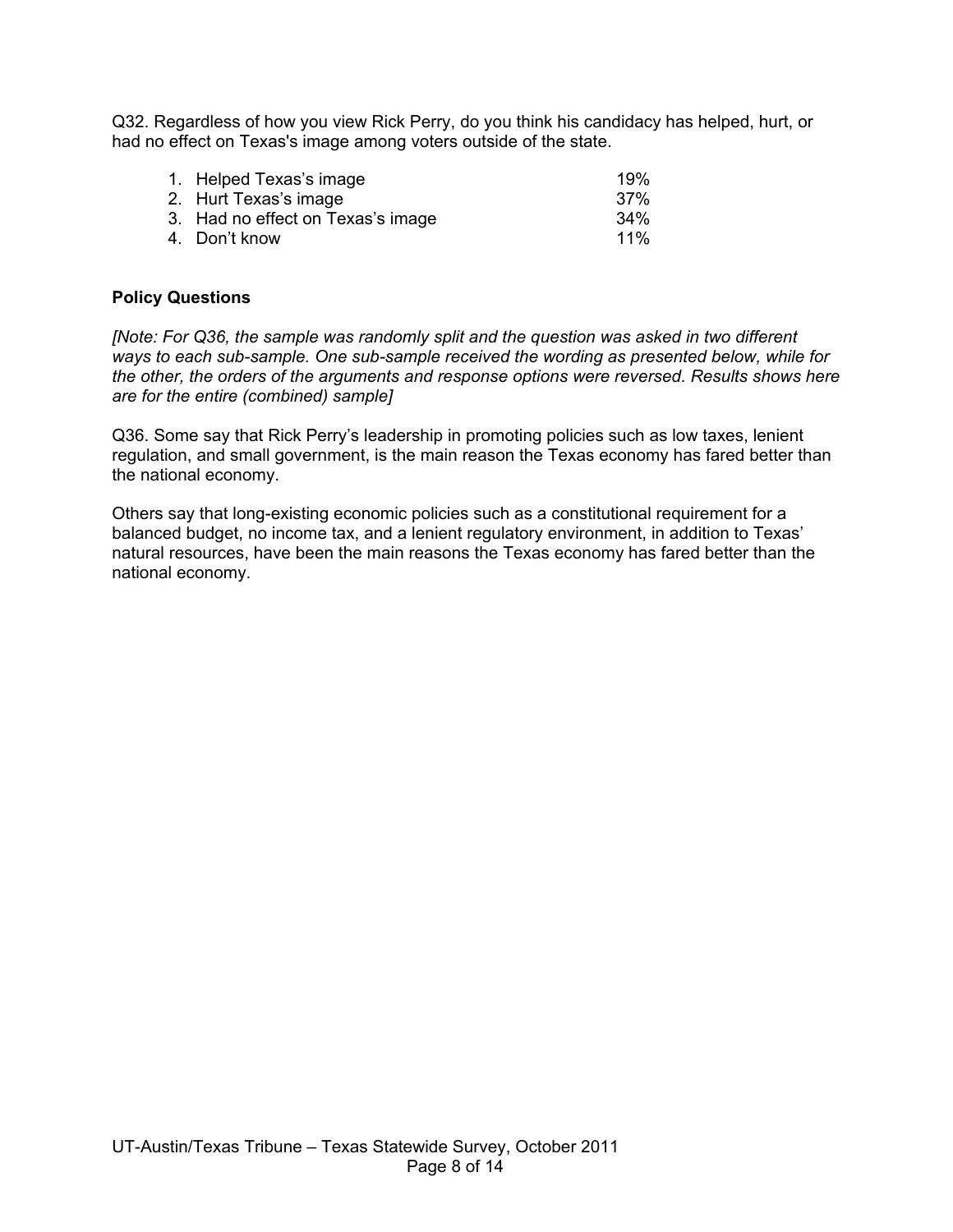Which would you say is closer to your own view:

| 1. Rick Perry's leadership has helped           |     |
|-------------------------------------------------|-----|
| Texas fare better than the rest of the country. | 21% |
| 2. Long-standing policies have helped T         |     |
| Texas fare better than the rest of the country. | 65% |
| 3. Don't Know                                   | 14% |

### **Political Knowledge**

# **[Randomize INFO1-INFO3]**

INFO1. Which political party holds the majority in the U.S. House of Representatives?

| 1. Republican Party | 75%    |
|---------------------|--------|
| 2. Democratic Party | $14\%$ |
| 3. Neither          | 3%     |
| 4. Don't know       | 8%     |

INFO2. What majority of both houses of the U.S. Congress is needed to override a presidential veto?

| 1. More than one-half      | 5%  |
|----------------------------|-----|
| 2. More than two-thirds    | 72% |
| 3. More than three-fourths | 12% |
| 4. Don't know              | 12% |
|                            |     |

INFO3. Who is the current Attorney General of Texas?

| 1. Greg Abbott       | 65%   |
|----------------------|-------|
| 2. Michael Williams  | $1\%$ |
| 3. Susan Combs       | 7%    |
| 4.   Victor Carrillo | 2%    |
| 5. Don't know        | 25%   |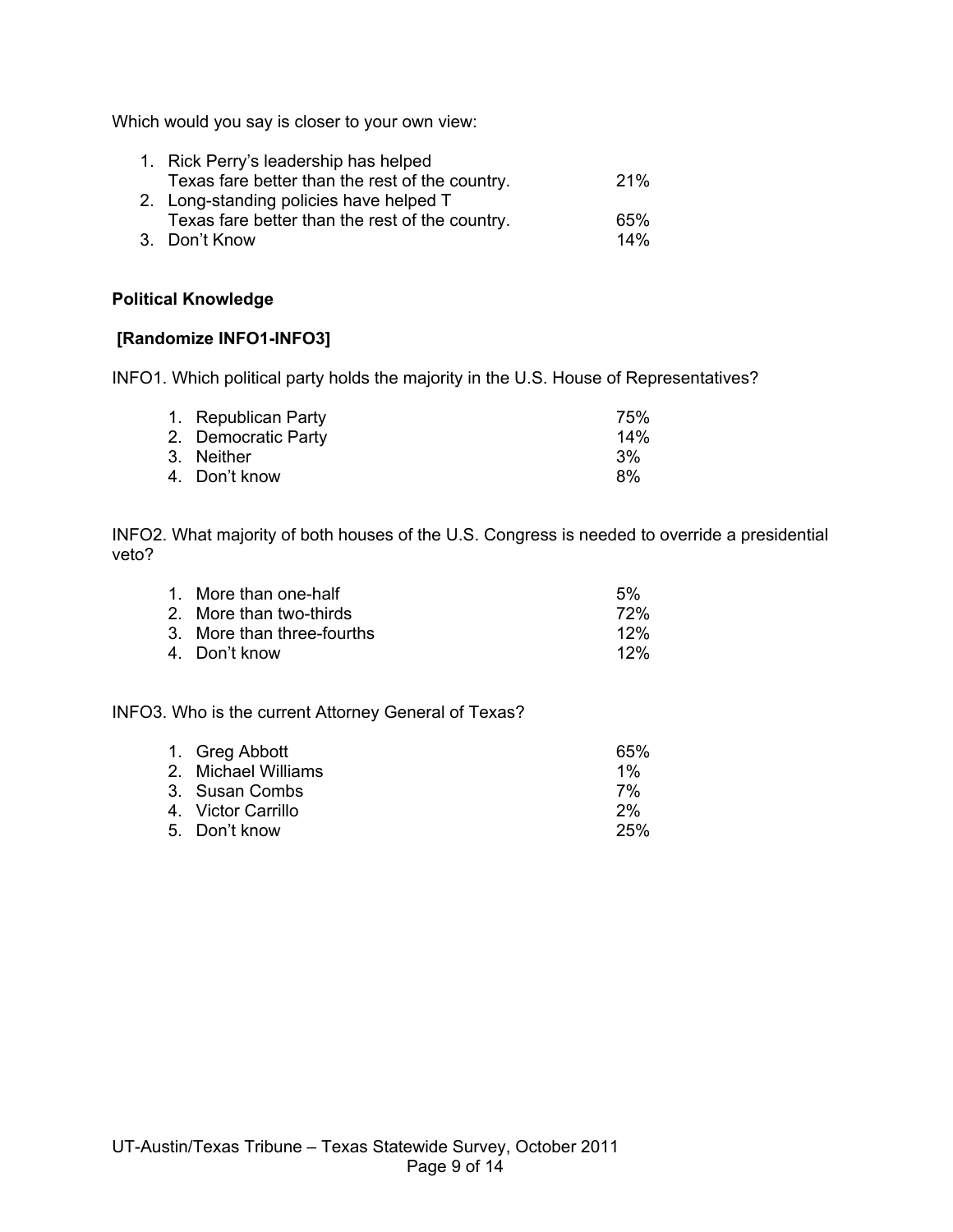## **Political Orientation**

We're almost done. Now we just have a few basic questions for statistical purposes.

LIBCON. On a scale from 1 to 7, where 1 is extremely liberal, 7 is extremely conservative, and 4 is exactly in the middle, where would you place yourself? **[Wording on scale: (1) "Extremely liberal," (4) "In the middle," (7) "Extremely conservative"]**

| 1. Extremely liberal      | 5%         |
|---------------------------|------------|
| 2. Somewhat liberal       | 8%         |
| 3. Slightly liberal       | 9%         |
| 4. In the middle          | 25%        |
| 5. Slightly conservative  | 16%        |
| 6. Somewhat conservative  | <b>22%</b> |
| 7. Extremely conservative | 14%        |

PID3. Generally speaking, would you say that you usually think of yourself as a…

| 1. Democrat    | <b>29%</b> |
|----------------|------------|
| 2. Independent | <b>27%</b> |
| 3. Republican  | 34%        |
| 4. Other       | 6%         |
| 5. Not sure    | 5%         |

PID7. (Uses the four PID3 follow-up questions)

| 1. Strong Democrat            | 20% |
|-------------------------------|-----|
| 2. Not very strong Democrat   | 9%  |
| 3. Lean Democrat              | 8%  |
| 4. Independent                | 13% |
| 5. Lean Republican            | 15% |
| 6. Not very strong Republican | 10% |
| 7. Strong Republican          | 24% |
| 8. Not sure                   | 2%  |
|                               |     |

#### **Demographics**

AGE. Please indicate your age group.

| 1. 18-29     | 16% |
|--------------|-----|
| 2. 30-44     | 28% |
| 3. 45-64     | 39% |
| 4. 65 and up | 16% |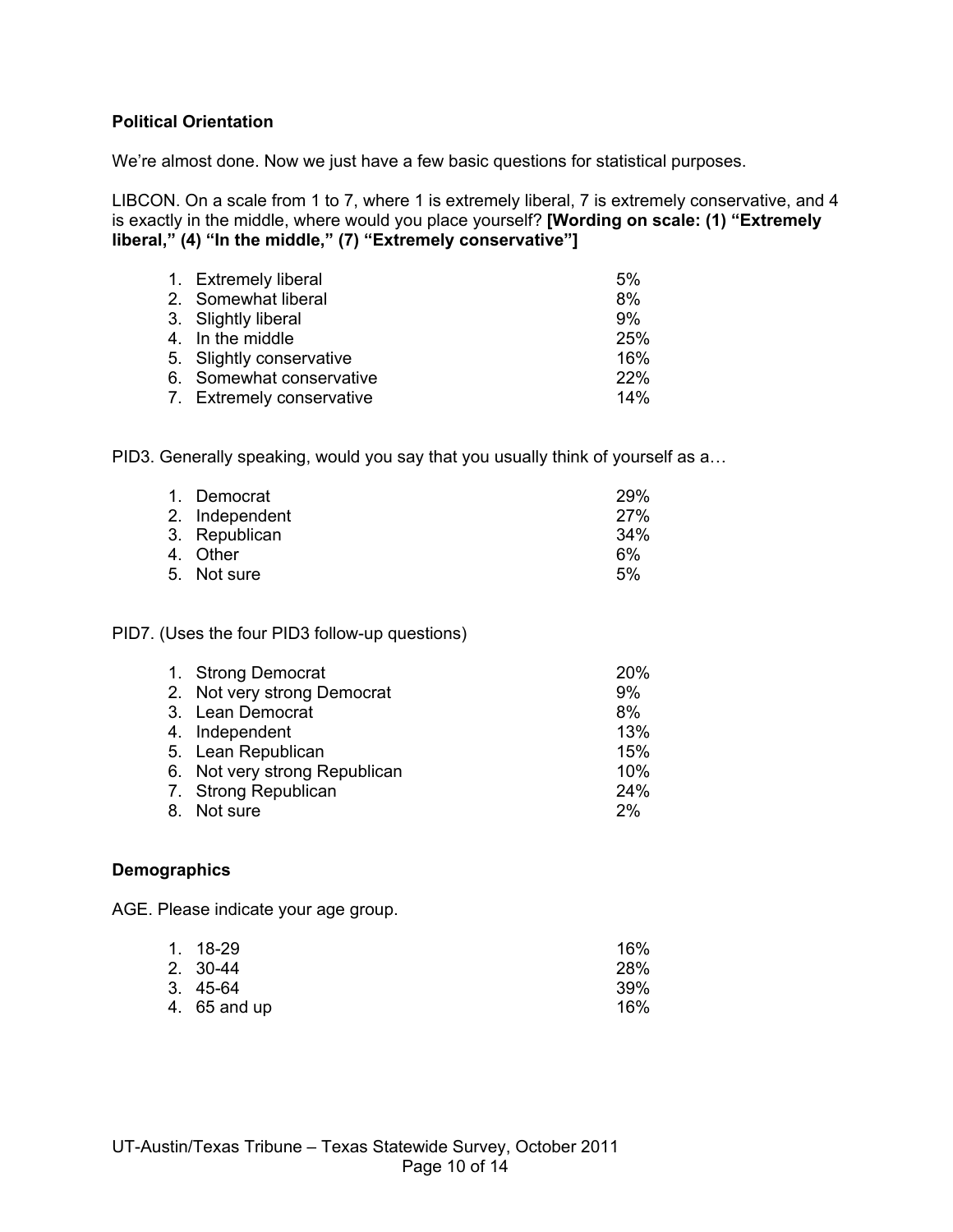LOCATE. Would you say that you live in an urban, suburban, or rural community?

| 1. Urban    | <b>29%</b> |
|-------------|------------|
| 2. Suburban | 46%        |
| 3. Rural    | 25%        |

METRO. Do you live in the Houston, Dallas-Fort Worth, San Antonio, or Austin metropolitan areas?

| 1. Yes, I live in the Houston area.             | 17%        |
|-------------------------------------------------|------------|
| 2. Yes, I live the Dallas-Fort Worth area Rural | <b>29%</b> |
|                                                 |            |
| 3. Yes, I live in the San Antonio area          | $11\%$     |
| 4. Yes, I live in the Austin area               | $11\%$     |
| 5. No, I live in another part of Texas.         | .33%       |
|                                                 |            |

CHILD. How many children are currently living with you?

| 1. One          | 18%   |
|-----------------|-------|
| 2. Two          | 12%   |
| 3. Three        | 8%    |
| 4. Four or more | $1\%$ |
| 5. None         | 61%   |
|                 |       |

SCHOOL. Do you have any children currently enrolled in school in Texas? (check all that apply)

| 1. Yes, I have a child/children under 18 enrolled in    |     |
|---------------------------------------------------------|-----|
| public school in Texas                                  | 24% |
| 2. Yes, I have a child/children under 18 enrolled in    |     |
| private school in Texas                                 | 4%  |
| 3. Yes, I have a child/children under 18 who are being  |     |
| home schooled in Texas                                  | 2%  |
| 4. No, I do not have any children under 18 in school in |     |
| Texas                                                   | 71% |
|                                                         |     |

INCOME. In which category would you place your household income last year?

|    | 1. Less than \$10,000    | 5%  |
|----|--------------------------|-----|
|    | 2. \$10,000 to \$14,999  | 4%  |
|    | 3. \$15,000 to \$19,999  | 6%  |
|    | 4. \$20,000 to \$24,999  | 6%  |
|    | 5. \$25,000 to \$29,999  | 6%  |
| 6. | \$30,000 to \$39,999     | 11% |
|    | 7. \$40,000 to \$49,999  | 10% |
| 8. | \$50,000 to \$59,999     | 6%  |
| 9. | \$60,000 to \$69,999     | 9%  |
|    | 10. \$70,000 to \$79,999 | 6%  |
|    |                          |     |

UT-Austin/Texas Tribune – Texas Statewide Survey, October 2011 Page 11 of 14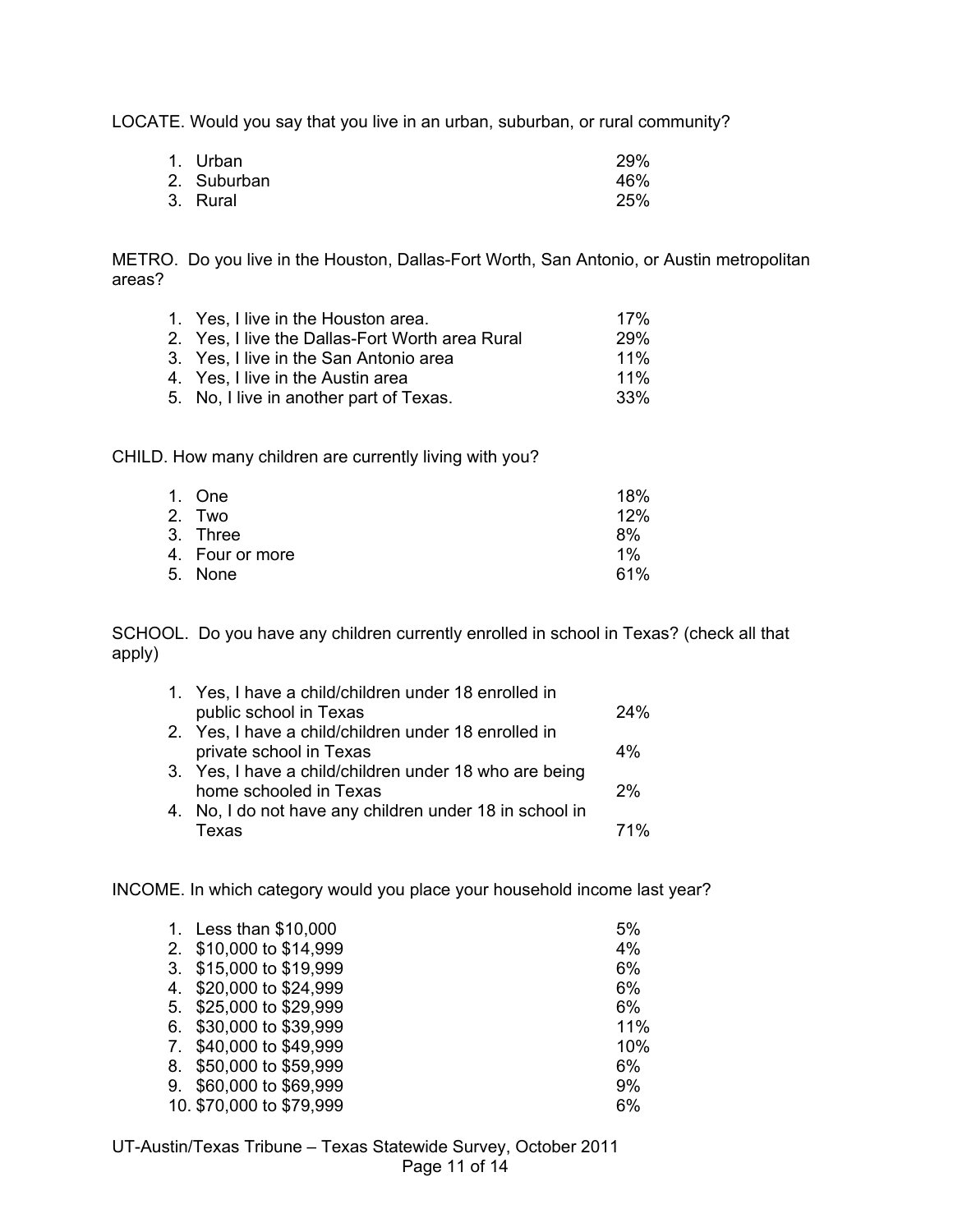| 11. \$80,000 to \$99,999   | 9%    |
|----------------------------|-------|
| 12. \$100,000 to \$119,999 | 5%    |
| 13. \$120,000 to \$149,999 | 3%    |
| 14. \$150,000 or more      | $4\%$ |
| 15. Prefer not to say      | 10%   |

EDU. What is the highest level of education that you received?

| 39% |
|-----|
| 29% |
| 10% |
| 13% |
| 5%  |
|     |

# RELIG. What is your religious affiliation? **[No open response on "other"]**

| 1. | Agnostic                         | 5%    |
|----|----------------------------------|-------|
| 2. | Assembly of God*                 | 1%    |
| 3. | Atheist                          | 3%    |
| 4. | <b>Baptist*</b>                  | 16%   |
| 5. | Buddhist                         | 1%    |
|    | 6. Catholic*                     | 17%   |
| 7. | <b>Christian Scientist*</b>      | 0%    |
|    | 8. Church of Christ*             | 3%    |
|    | 9. Church of God*                | 1%    |
|    | 10. Disciples of Christ*         | 1%    |
|    | 11. Episcopal/Anglican*          | 2%    |
|    | 12. Hindu                        | $0\%$ |
|    | 13. Jehovah's Witnesses          | 0%    |
|    | 14. Jewish                       | 1%    |
|    | 15. Lutheran*                    | 3%    |
|    | 16. Methodist*                   | 4%    |
|    | 17. Mormon*                      | 1%    |
|    | 18. Muslim/Islam                 | 0%    |
|    | 19. Nondenominational Christian* | 10%   |
|    | 20. Orthodox/Eastern Orthodox*   | 0%    |
|    | 21. Pentecostal*                 | 2%    |
|    | 22. Presbyterian*                | 2%    |
|    | 23. Protestant (non-specific)*   | 4%    |
|    | 24. Reformed*                    | 0%    |
|    | 25. Unitarian/Universalist*      | 1%    |
|    | 26. United Church of Christ*     | 1%    |
|    | 27. Spiritual but not religious  | 8%    |
|    | 28. Other*                       | 9%    |
|    | 29. Don't know                   | 3%    |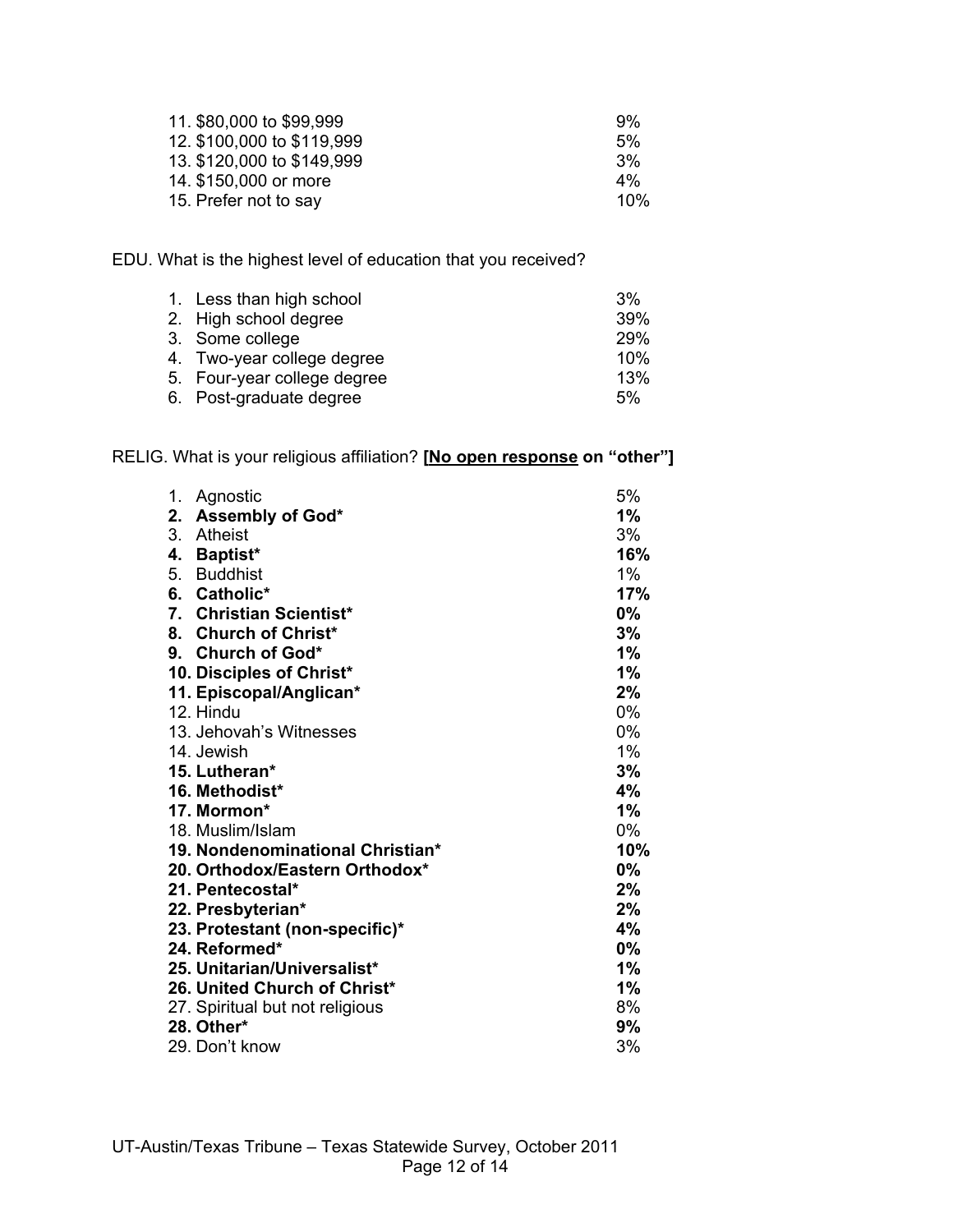EVANG. **[Ask if respond \* to RELIG]** Do you consider yourself to be a "born again" or "evangelical" Christian?

| 1. Yes | 48% |
|--------|-----|
| 2. No  | 52% |

MORMON. Do you believe that Mormons are Christians?

| 1. Yes        | 43% |
|---------------|-----|
| 2. No         | 29% |
| 3. Don't Know | 28% |

IMPORT. How important is religion in your life?

| 1. Extremely important  | 47%    |
|-------------------------|--------|
| 2. Somewhat important   | 28%    |
| 3. Not very important   | 13%    |
| 4. Not at all important | $12\%$ |
|                         |        |

ATTEND. Aside from weddings and funerals, how often do you attend religious services or participate in religious activities?

| 1. More than once a week | 16%        |
|--------------------------|------------|
| 2. Once a week           | 18%        |
| 3. A few times a month   | 11%        |
| 4. Once or twice a year  | <b>28%</b> |
| 5. Never                 | 27%        |

RACE. What race do you consider yourself to be?

| 1. White                  | 63%   |
|---------------------------|-------|
| 2. African American       | 12%   |
| 3. Hispanic or Latino     | 18%   |
| 4. Asian/Pacific Islander | 2%    |
| 5. Native American        | $1\%$ |
| 6. Multi-racial           | $1\%$ |
|                           |       |

NATIVE1. **[Ask if RACE = "Hispanic or Latino"]** Were you born in the United States or Puerto Rico, or in another country?

| 1. Born in the United States or Puerto Rico | 87% |
|---------------------------------------------|-----|
| 2. Born in another country                  | 13% |